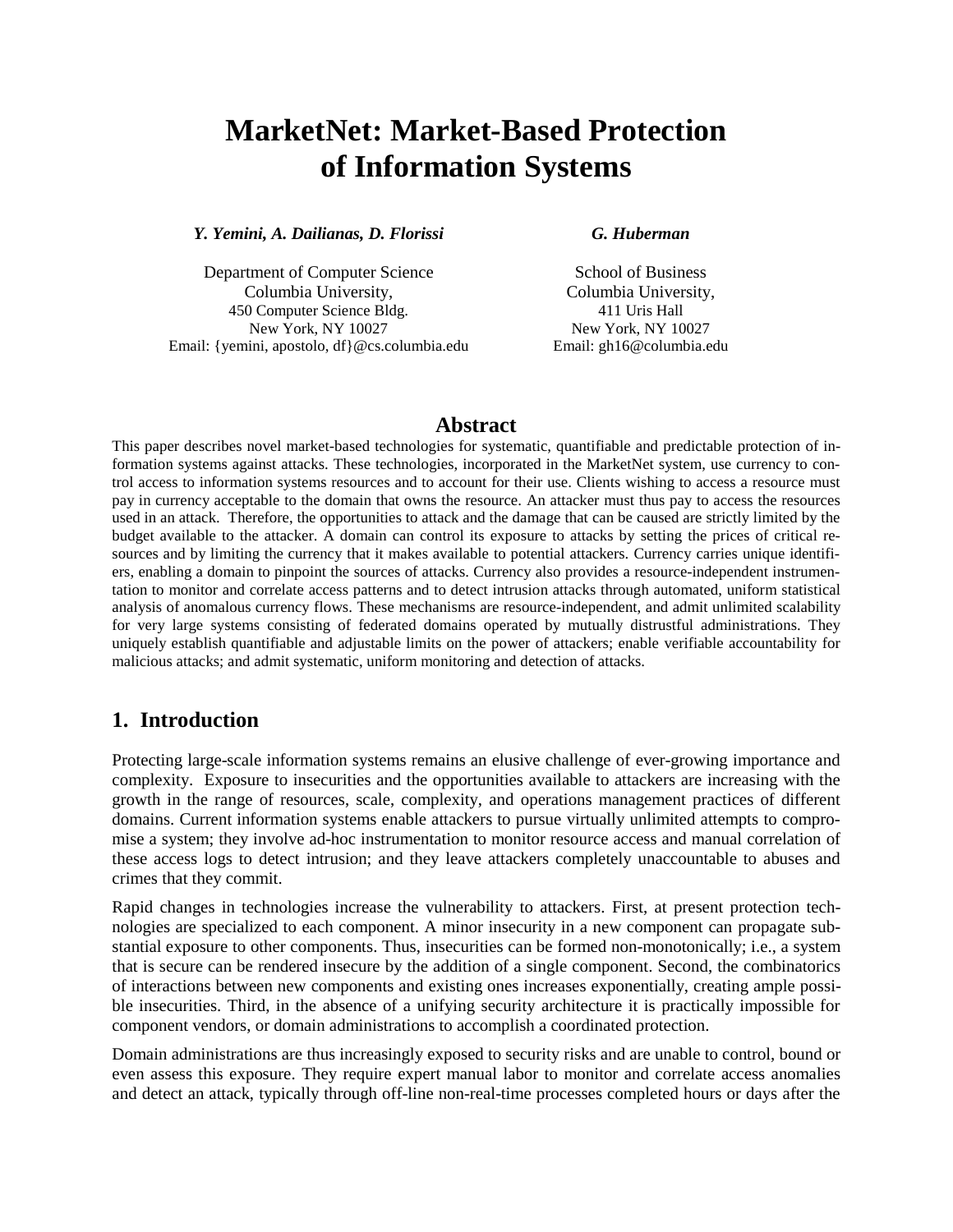attack has been completed. And even when an attack is detected, identifying the source accountable for it can be virtually impossible and requires complex ad-hoc collaborations of multiple expert police forces. And this potential exposure and complexity of protection increases with each change in resources or their configurations.

MarketNet uses market-based mechanisms to provide a novel approach to the protection of large-scale information systems. In MarketNet, resources are instrumented to use currency for access control and monitoring. Clients must pay resource managers, using appropriate currency and prices, to gain access to respective resources. An attacker is limited by its budget in gaining access to resources and in creating damage. A domain administration can control access to its resources and establish quantifiable limits on its exposure to attacks by adjusting prices of critical resources and controlling the availability of currency to potential sources of attacks.

Currency flows provide uniform resource-independent instrumentation to monitor and correlate access patterns and to detect anomalies. This enables the development of uniform resource-independent intrusion-detection mechanisms entirely based on the statistics of currency flows. Intrusion-detection can be thus automated and accomplished in real-time with an attack. Furthermore, currency carries unique identifiers. A domain maintains full accountability of the entities to which currency has been allocated. A domain can account for sources of each access to its resources. In particular, once an attack has been identified a domain can establish verifiable proof of accountability in tracing its sources.

MarketNet mechanisms are structured to admit unlimited scalability and enable protection among mutually distrustful domains organized in a large scale federated system. These protection mechanisms, furthermore, are entirely independent of the underlying resources and can thus be retrofitted into an existing system with minor adaptation of its components.

This paper provides an overview of the MarketNet architecture, mechanisms and operations.

# **2. MarketNet architecture and mechanisms**

#### **2.0 MarketNet Architecture**

MarketNet introduces a distributed protection middleware infrastructure, the Resource Access Layer (**RAL**), overlaid on existing infrastructure (Figure 1). RAL includes several mechanisms. Resource managers are responsible to set the price for a resource, collect payments for its access and deposit revenues with the bank server of the respective domain. Client managers are responsible to manage client budget, obtain pricing information and pass respective payments required to access services used by the client. Bank servers provide accounting, clearing and monitoring of currency flows. Price directories provide pricing information. These mechanisms are depicted in Figure 1 below.

In a typical scenario, depicted in Figure 1, a client belonging to domain X wishes to access a resource belonging to domain Y. The client needs to first obtain currency acceptable to domain Y. The client manager obtains respective pricing information and issues a request to the bank server of domain X to provide it with currency for domain Y. The bank server of domain X must obtain currency issued by domain Y and credit the account of domain Y with a respective central bank for this amount. The two domain bank servers pursue secure transactions with the central bank to accomplish this. Once the client manager obtains respective currency from its bank server, it can proceed to execute accesses to the service. Each access will incur a payment collected by the server manager.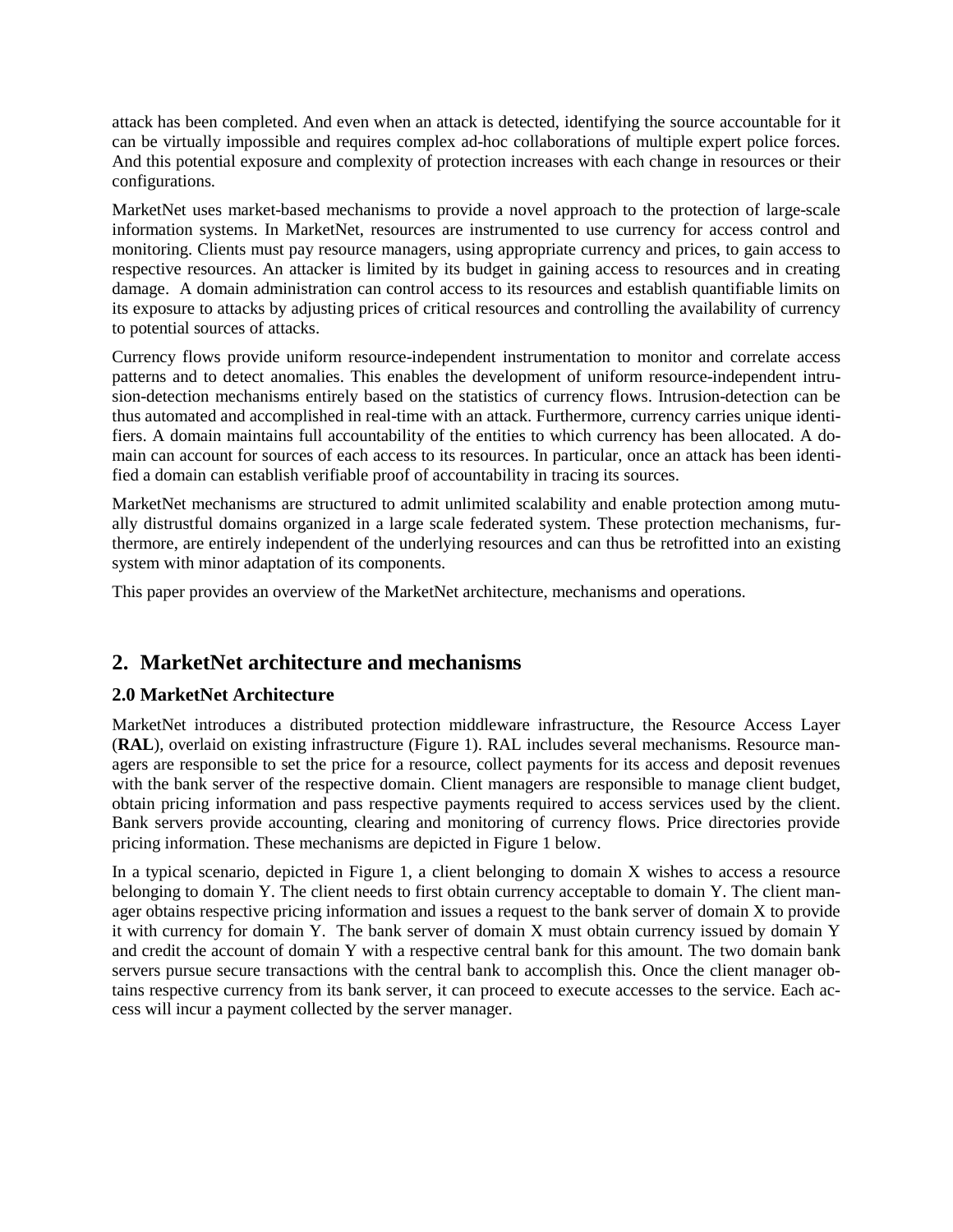

#### **Figure 1: Overall Architecture of MarketNet**

It is important to note several salient features of this architecture.

- The RAL mechanisms provide incremental extensions of existing components and systems.
- The client and resource managers provide uniform (i.e., resource independent) and minimal extensions of existing software components to control access.
- All transactions involving currency flows between managers and their bank servers and between bank servers are secured through encryption and authentication.
- The overheads involved in converting currency among domains and in allocating currency to a client can be minimized through caching of currency. For example, the bank server of domain X can cache sufficient currency of domain Y in anticipation of requests by clients in its domain.
- Once a client obtains currency, the payment to resource managers involves very minimal overhead.

Thus, the RAL provides in effect a distributed secure access management kernel that is independent of underlying resources.

#### **2.1 Currency domains organize global protection**

Resources and clients in MarketNet are organized in currency domains. Resources include physical resources such as CPU cycles, storage, bandwidth, I/O devices, or sensors as well as higher-level software services such as file storage, name service, database, or web service. A currency domain establishes access protection for a group of resources. It provides administrative infrastructure for imposing domainlevel protection policies covering pricing of critical resources, assignment of budgets to internal clients, limitation of access by external domains, monitoring access to detect intrusion attacks and activating responses to attacks.

Domains use special currency to provide unified, scalable access to their services. The currency is uniquely identified by a *currency ID*. This establishes full accountability in the use of resources by tracing access to resources back to the holder of the currency. To gain access to the resources in a domain, clients first have to exchange currency of the target domain for their own. Currency of a domain gives the holder the right to access any of the resources in the domain, providing unified, scalable access. Finer access control at the resource level is achieved through the pricing and usage-monitoring mechanisms presented in Sections 2.2 and 2.4. The currency of a domain encapsulates domain-level protection policies set by the domain. Specifically, domains control who can acquire their currency, along with the total currency outflow, the rate of currency outflow and other parameters, imposing strict domain-controlled limits on the access and attack power of any entity wishing to access the domain resources.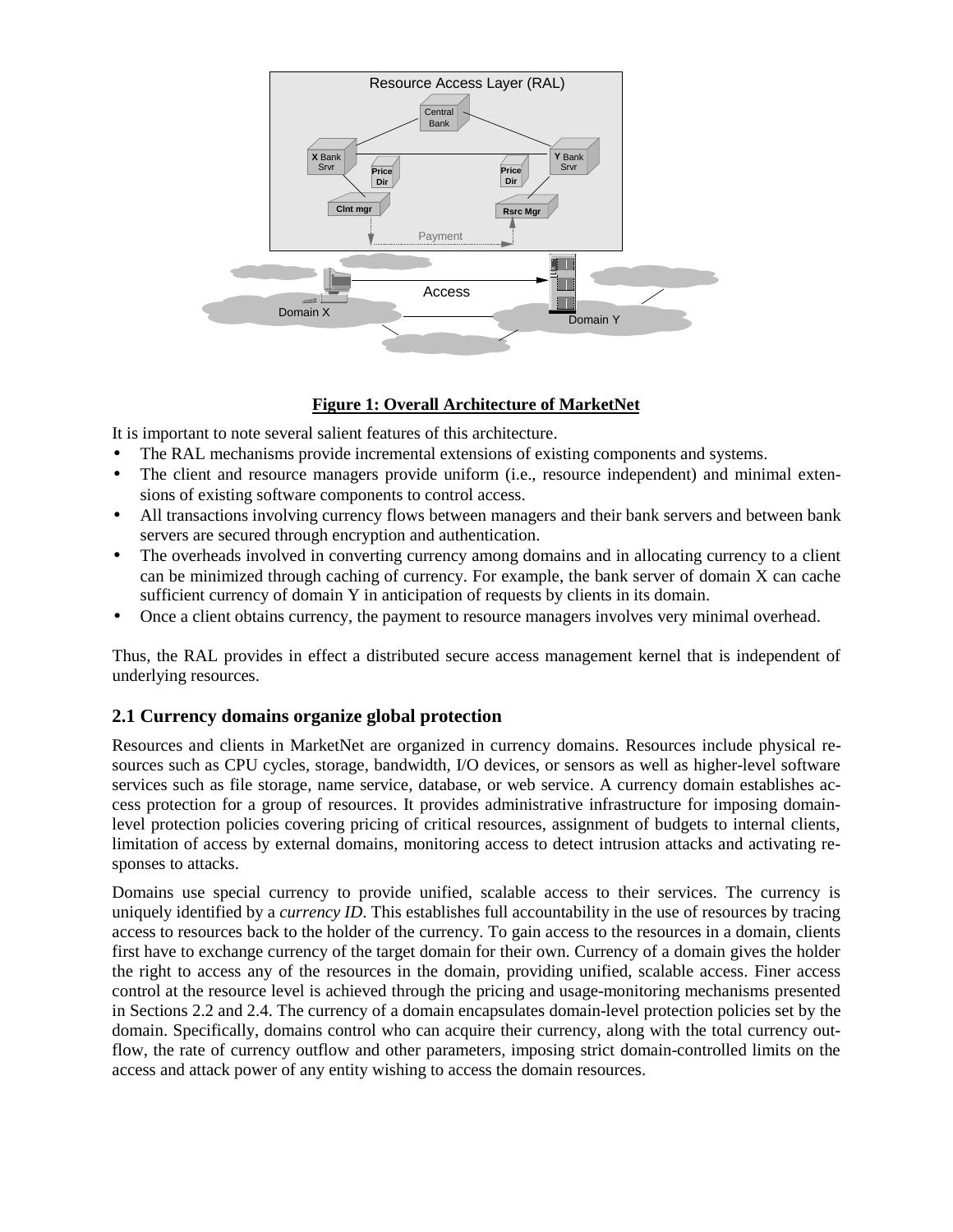#### **2.2 Prices/budgets establish dynamically adjustable access control**

Prices of resources along with available budgets of clients establish a dynamically tunable access control mechanism; provide the means for optimized load redistribution and graceful degradation upon loss; and impose quantifiable dynamically adjustable limits on the exposure to attackers.

Each resource in a domain is priced in terms of the domain currency. This price is advertised in respective price directories of the RAL. Prices are dynamically updated to reflect various operation parameters such as access control policies and changing demand for a resource. The combination of prices and budgets available to clients provides a fine granularity, dynamically adjustable access control mechanism. Limiting access to a specific set of clients can be achieved by raising the prices to higher levels, guaranteeing that only qualified clients (those that have sufficient budget) can access them. Furthermore, currency identifiers enable additional price discrimination techniques. Budget and price discrimination can achieve a continuous spectrum of limits imposed on the use of a resource, based on the source domain of a request.

The pricing mechanism can also be used to reflect resource unavailability due to congestion or loss. A loss of a resource reduces the supply, thus automatically causing clients to redirect their demands to backup replicas. Reduced availability results in rising prices of the replicated resources. Rising prices create a natural selection process where applications automatically adapt to resource availability and obtain access to alternate resources according to their intrinsic priority captured by their budget. High-priority clients can apply their budget to continue and obtain high QoS, while low priority clients are priced-out. Thus a loss results in graceful selective degradation of services that optimizes the balance between available resources and demands.

Furthermore, prices can force the operation of resources within a "*desirable*" region of operation. The *desirable* region of operation is resource-dependent, and in general refers to the region of operation specified by the resource manager, where specific QoS constraints or other considerations are satisfied (e.g., the average incoming rate to a switch should be controlled to provide low delays and loss). Assume the purpose of attacking a resource is to move it to an "undesirable" region of operation. Then the price of the resource should reflect its reluctance to operate in that region. Should the attacker or coalition of attackers desire to sustain the attack, they would see a continuously increasing price to access the resource, forcing them to exhaust their budget at an increasing rate to sustain the attack. The pricing mechanism in this case provides a means to convert a "fixed" budget (belonging to a specific client or a coalition of clients potentially residing in different domains), to a much lower "effective" budget. Knowledge of the specific pricing policy can provide analytical upper bounds on the duration of attacks achievable by given collective budgets.

#### **2.3 Setting Quantified Limits on The Power of Attackers**

MarketNet limits the power of attackers by their available budget. An attacker can gain access to resources only to the extent that his budget permits it. Furthermore, with each access required for an attack, the remaining budget and with it the power of the attacker decreases.

Thus, *enforcement* of budgets (i.e., guarantees that no client or application can spend more than their

budget) is a very powerful tool for limiting attacks and damages. MarketNet pursues hierarchical budget enforcement by organizing network entities (i.e., resources, clients, or subdomains) in hierarchically nested domains; each domain has a bank that controls the budget usage of the entities inside the domain. For example, in the figure to the right, the budget of a user in domain **A** is controlled by the bank of this domain, the budget of the entire do-

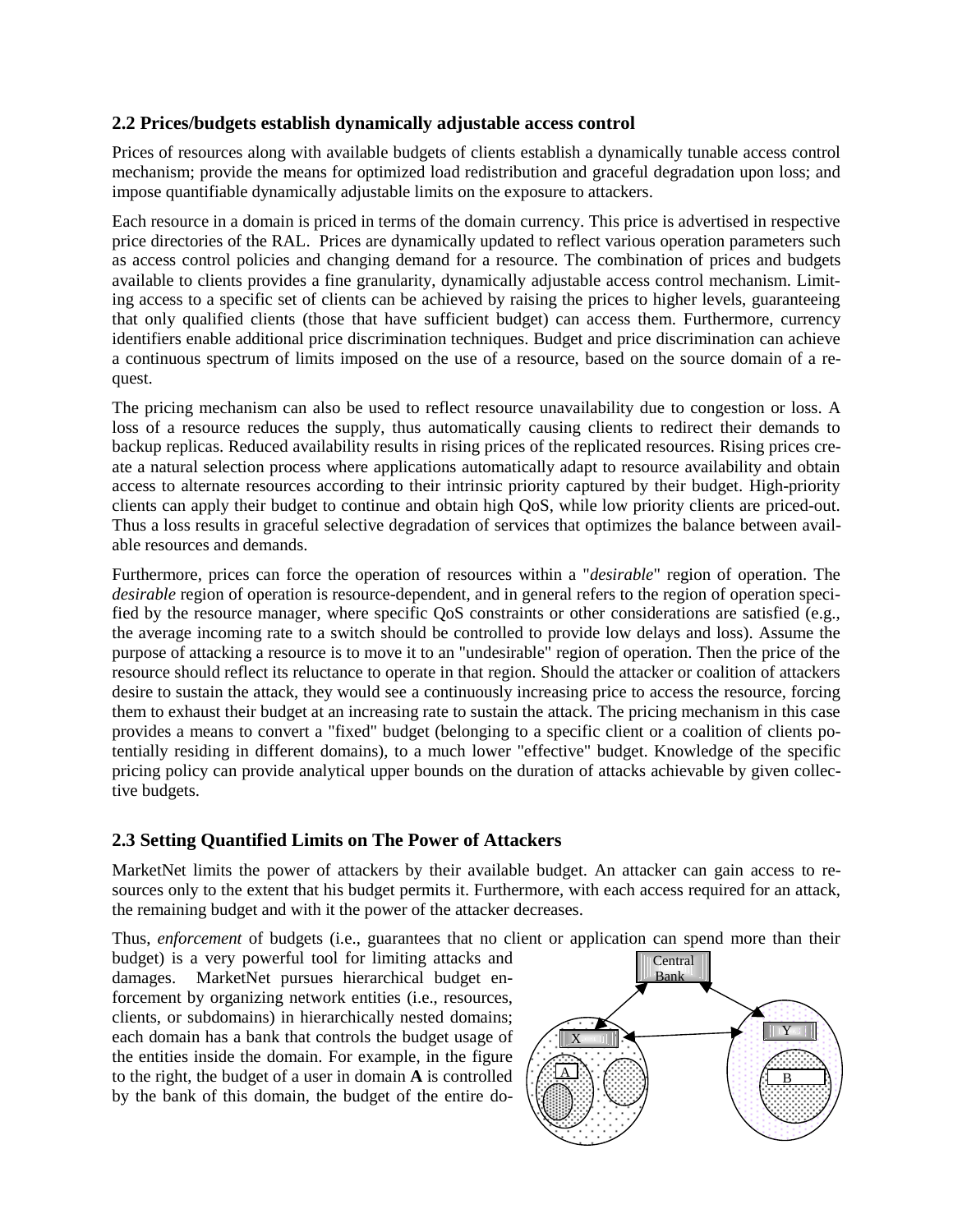main **A** is controlled by the domain **X** bank, and the budget of the domain **X** is controlled by the central bank. Even if an intruder conquers the **A** bank, his/her budget (and power of attack) cannot exceed the budget for the whole **A** domain. Similarly, even if the **X** bank is conquered the amount of damage the intruder can do is limited by the **X** budget, enforced by the central bank. Moreover, an intruder that conquered the **X** domain is not only limited in its power to attack other domains outside the scope of **X**, but also in its ability to attack interior domains. For example, to access any resources of the nested domain **A**, the intruder must still obtain sufficient currency of **A**. The amount of currency of **A** maintained in the bank of **X**, or made available to it, is strictly controlled by **A**.

The total exposure of a domain to external attacks is thus limited by the total budget that it maintains in external domains as well as the rate at which it accepts payments for services from external clients. A domain can tune both parameters to control its exposure.

Exchanges of currency between domains are performed by the banks at the outermost enclosing domains. For example, a client from domain **A** that wishes to access services of **B** needs to pursue an exchange conducted between the **X** bank and **Y** bank. This restriction is imposed for scalability and authentication reasons. Organization of resources in currency domains provides the means to scaleably limit the spread of faults or attacks and localizes their effects. For example, assume an intruder has conquered the whole **X** domain. Once any domain detects this, the information can be rapidly propagated to other domains and the currency of **X** can be declared invalid until appropriate action is taken to restore normal operation of the **X** domain.

#### **2.4 Monitoring and detection of intrusion attacks**

The use of currency to access resources provides resource managers with a uniform instrumentation to measure resource access and to identify anomalous patterns of access. Currency IDs, the unique identifiers carried by currency, establish liability in the use of resources by enabling one to determine the entity responsible for given resource accesses. The combination of resource access monitoring, and correlation of access and entities through currency IDs is used to identify and isolate attack sources.

Monitoring of currency flows is used to detect attacks. Monitoring can be done in much the same fashion as in typical transaction processing systems. Currency flows provide a good way to model temporal behaviors of clients and patterns of resource access to classify activities into those that are legitimate and those that seem suspicious and hence warrant further inspection and authorization. Once an attack has been identified, currency IDs are used to identify and isolate the source of the attack, without affecting the operation of users in legal domains. In case a whole currency has been conquered and the breach is detected, the currency of that domain can be declared invalid, limiting the spread of faults or attacks, until appropriate action is taken to restore normal operation.

## **3. Attack Sources**

MarketNet is designed to detect, react to, and prevent attacks to systems. The goal of this section is to clearly define what are the sources of attack to computer systems and what MarketNet can do in each case.

#### **3.1 Vulnerability of the MarketNet Infrastructure**

A system is as safe as the protection subsystem it uses. The natural question is therefore how safe the MarketNet infrastructure is itself and how does it prevent undesirable protection leaks. There are two po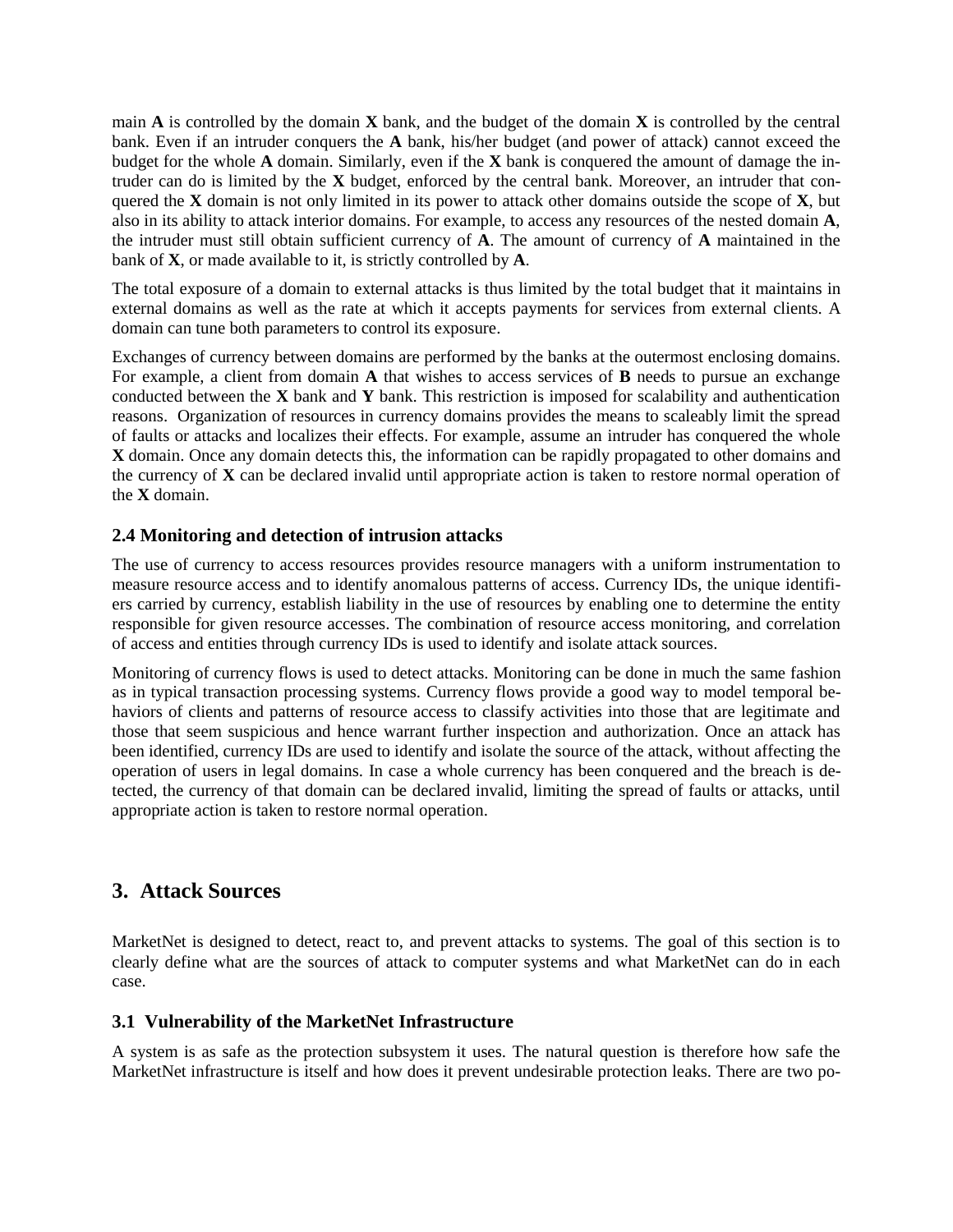tential attacks of interest: (1) circumvention of MarketNet, (2) tempering with the MarketNet infrastructure.

Figure 1 illustrates how the Resource Access Layer (RAL) middleware introduced by MarketNet is overlaid on existing infrastructure. What if an attacker decides to manipulate resources by circumventing the MarketNet APIs? For example, a process may decide to directly allocate memory at a particular node using the OS API. MarketNet should encompass such allocations, which may otherwise undermine or lower its own allocations. Therefore a crucial task in the MarketNet infrastructure is to enforce that resource manipulations may only happen via well-defined MarketNet APIs. The system that installs MarketNet must disable any "back-door" APIs that may enable attackers to directly manipulate resources.

Another option is to use the MarketNet infrastructure itself to attack. The best way to accomplish this is to tamper with the protocols and processes to gain illegitimate access to resources. The most obvious case of such attacks is to abuse bugs in the implementations. This is a problem with any software system and we are using sophisticated Software Engineering technology that minimizes such bugs.

More peculiar to MarketNet is to counterfeit, duplicate, or steal money. For example, some agent may discover a way of generating money that looks legal either from scratch or by duplicating money already in the system. Alternatively, it may attack the communication channels to acquire digital money in transit. Illegitimate wealth can become a security threat for any system relying on MarketNet for security. The protocols in MarketNet outlined in Section 4.1 are designed to virtually eliminate the possibility of such occurrences.

#### **3.2 The Power of Wealth in MarketNet**

Money concentration, even if legitimate, is undesirable due to the potential attack power it represents. Rich agents constitute a potential attack threat. They are also prone to attacks by intruders who are attracted by the attack power they would gain by taking over the rich agents.

The owner of a popular resource or service will accumulate unbound wealth over time if the resource generates revenues in excess of its operational costs. One option would be to impose restrictions on the wealth a single agent can accumulate. This would limit the power of any single entity to attack, but it would also reduce the incentive of resource managers to provide services. An alternative is to impose restrictions on the rate at which the accumulated wealth can be used to purchase other resources or services. This is made possible by the intervention of the banking infrastructure in the transactions between clients and resource managers. These issues are further examined in Section 4.2.

#### **3.3 Abusive Consumption of Resources**

Another potential attack is to abuse consumption of resources. It may take place in multiple ways. Firstly, one may simply conquer the resource and use it without paying dues or even profiting by re-selling services. Such situation must be prevented at all costs by enforcing that only MarketNet APIs can be used to access and manipulate resources.

Secondly, an agent may acquire cheaper or even nominal access to resources and either use them or resell them for profit. The MarketNet APIs prevent such situations by requesting immediate payment for resource consumption.

#### **3.4 Non-for-profit Attacks**

Some attackers are willing to disrupt or deny services to other users even when they do not profit directly from the attack. Open systems are susceptible to such attacks, and have proven particularly vulnerable to them. Part of the reason is that there is no uniform and scalable way to protect against them. The famous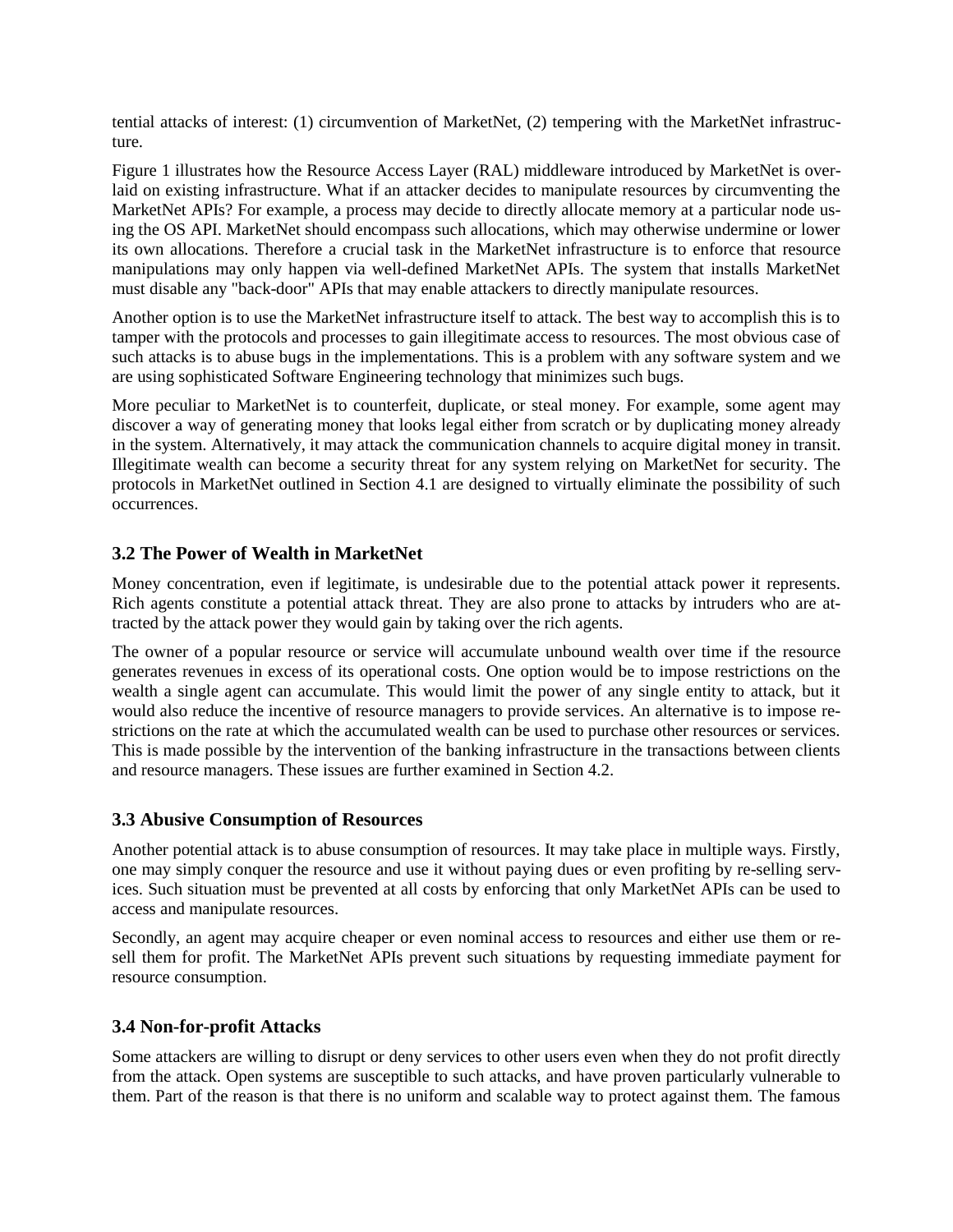denial-of-service attack is a good example of this category of attacks. The goal of such an attack is to bring down some service or resource by overloading it with requests for service, (e.g., requests for access to web sites, consumption of memory cache or processor cycles). Other users perceive the resource or service as unavailable or unable to deliver the expected performance.

Non-for-profit attacks usually manifest themselves in two ways. The first form of attack is to overload resources in the system, like in the denial-of-service case. MarketNet uses its price adjustment mechanism to cope with such situations. Increases in demand force prices to go up and eventually the attacker will run out of budget. The effectiveness of this mechanism may be emphasized if discriminatory pricing is used. This mechanism has been outlined in Section 2.2

The second form of non-for-profit attack is to sabotage MarketNet itself. For example, an agent may start destroying MarketNet money passing through a given device. Since the volume of transactions is proportional to the amount of currency transferred between client and resource managers, it is apparent that money destruction would severely reduce the utilization of the system. An alternative way to reduce system utilization would is to overload MarketNet processes such as the bank server, by issuing everincreasing requests for currency exchanges. This difficult problem needs further investigation. Two issues should be pointed out with respect to such attacks in MarketNet: (1) malicious destruction of information is an issue orthogonal to MarketNet. For example an eavesdropper can easily alter or drop information in transit independent of *what* this information might be; and (2) the liability established through currency identifiers significantly alleviates the problem, first by identifying the source of attack and second by providing the means to isolate it.

## **4. Implementation issues**

#### **4.1 Implementation of Basic Components**

The natural tradeoff in the implementation of components for the MarketNet infrastructure is safety vs. efficiency. Safety is important for the reasons outlined in the previous sections. Efficiency cannot be underestimated since protection, verification, and accounting may be in the critical path of resource accesses in MarketNet.

MarketNet is an ongoing project and many of the modules are under development. Due to space limitations, this section only outlines the protocol used to pay for transactions in MarketNet and briefly describes the prototype implementation that has been developed for testing purposes.

The protocol used to pay for resources and services must guarantee that no money may be counterfeit, stolen, or duplicated (for a description of the requirements for money protocols see [2] and [8]). The protocol designed for secure financial transactions in MarketNet significantly differs from typical electronic cash (*ecash)* protocols (primarily intended for payments for goods similar to those traded in real-life economies). Both the volume of transactions and the time scales at which the MarketNet protocols are required to operate on, along with the wide range in the value of the traded resources and the real-time nature of purchases, disqualify the use of ecash protocols. Specifically, the following requirements become critical in the design: (1) the storage requirements for payment related information have to be minimal; (2) the payment functionality does not significantly delay the delivery of resources or services; (3) the bandwidth requirements of transmission of payment related information are minimal.

The protocol developed for experimentation in the context of MarketNet relies in the notion of a *money string* – a random string of bits that represent money. The value of each bit is simply the amount represented by the money string divided by the number of bits in the string. One of the main ideas in the protocol is that payment is broken up to small installments along the duration of the transaction. The first payment packet contains, say, bits 0 to 63 of the money string, the second packet contains bits 64 to 127 of the money string, and so on. Bits 64\**k* up to 64\**k*+63, are only valuable to the recipient as part of the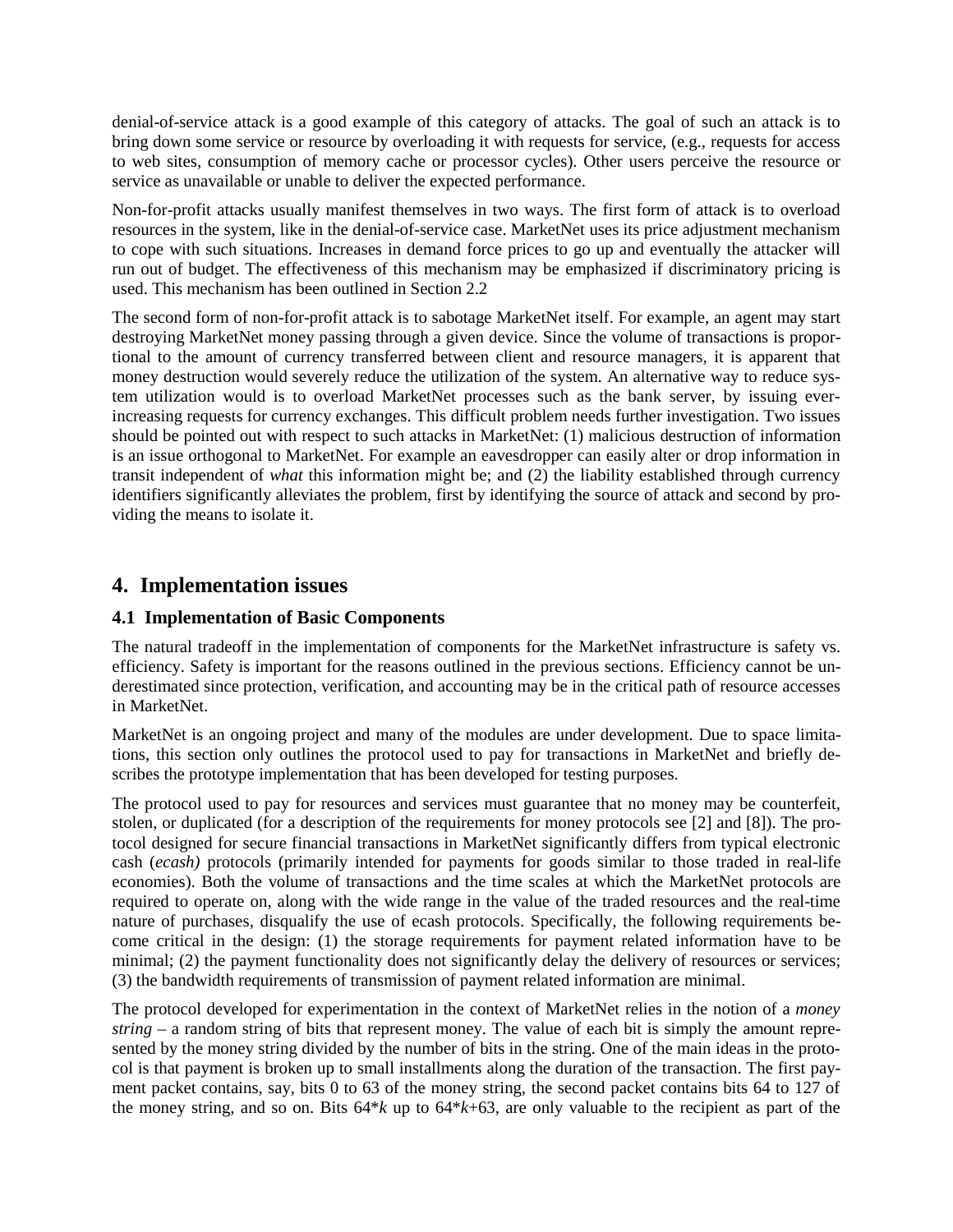money string sequence, i.e., if the recipient also knows bits 0 to 64\**k*-1 of the money string sequence. This property is exploited to achieve efficiency. The first packet of the payment sequence is encrypted (encryption/decryption is in general an expensive operation) in such a way that only the intended recipient can retrieve the information contained in it. The rest of the packets in the payment sequence are sent unencrypted. Even if an eavesdropper gains access to the contents of the remaining packets, they are meaningless without the contents of the first payment packet.

The money string is first acquired from the bank, which signs the string along with other transactionrelated information, with its own private key. The same money is then passed by the client to the service provider in multiple packets.

It is very unlikely that some agent may generate or steal money that can be used for profit because of the encryption of the initial money string. Further, the protocol creates incentives for both costumer and provider to behave properly. If the provider stops providing the service, the costumer will stop sending the money string. Similarly, if the costumer stops paying, the provider will discontinue the service. This constitutes a decentralized policing mechanism where without the need for third party intervention clients are assured the get the service they pay for and providers are assured the are paid for the service they provide.

The efficiency of this protocol stems from two main facts: (1) only the first packet in the stream is encrypted, and (2) verification of payment sequences with the bank is off-line. Notice that each piece of the sequence can be verified by the service provider with the bank for maximum guarantee against fraud. Nonetheless, the protocol can become very inefficient in this case. The protocol is flexible and leaves the decision of verification frequency to the provider depending on parameters such as the level of trust between the involved entities, the amount of money involved, etc.

One of the potential problems with this protocol is that an intruder may launch multiple non-for-profit attacks. One such attack could be faking a random intermediate money sequence and sending it to the provider. The latter discards it and disrupts service. One solution is to extend the protocol to include verification sequences embedded in subsequent packets. We are currently investigating these extensions.

The first prototype implementation of these components uses the C language. The architecture of the prototype is depicted in Figure 3. The user accesses remote services through a sockets-like API called *msockets* (MarketNet sockets). A typical transaction in the prototype implementation proceeds as follows. The client issues a request to the *msocket* library to open a connection to a remote service. The *msocket*



routine contacts the Financial User Agent (*FUA*) module that acts on behalf of the user and asks for the appropriate currency to pay for the remote service. The *FUA* contacts the Financial Directory Service (*FDS*) to get information about the cost of the service and the currency acceptable by the service provider. It then contacts the *profile* module that stores the user budget allocation preferences to make sure that the purchase of the service is con-

sistent with the budget allocation policy of the user. If this is the case, the bank is contacted with a request to withdraw the appropriate amount and type of currency. The bank returns the currency, after contacting the bank in the remote domain if necessary, updates the user account, and records the transaction. The FUA passes the currency to the *msocket* routine, which establishes the connection and pays for the transaction using the payment protocol described above.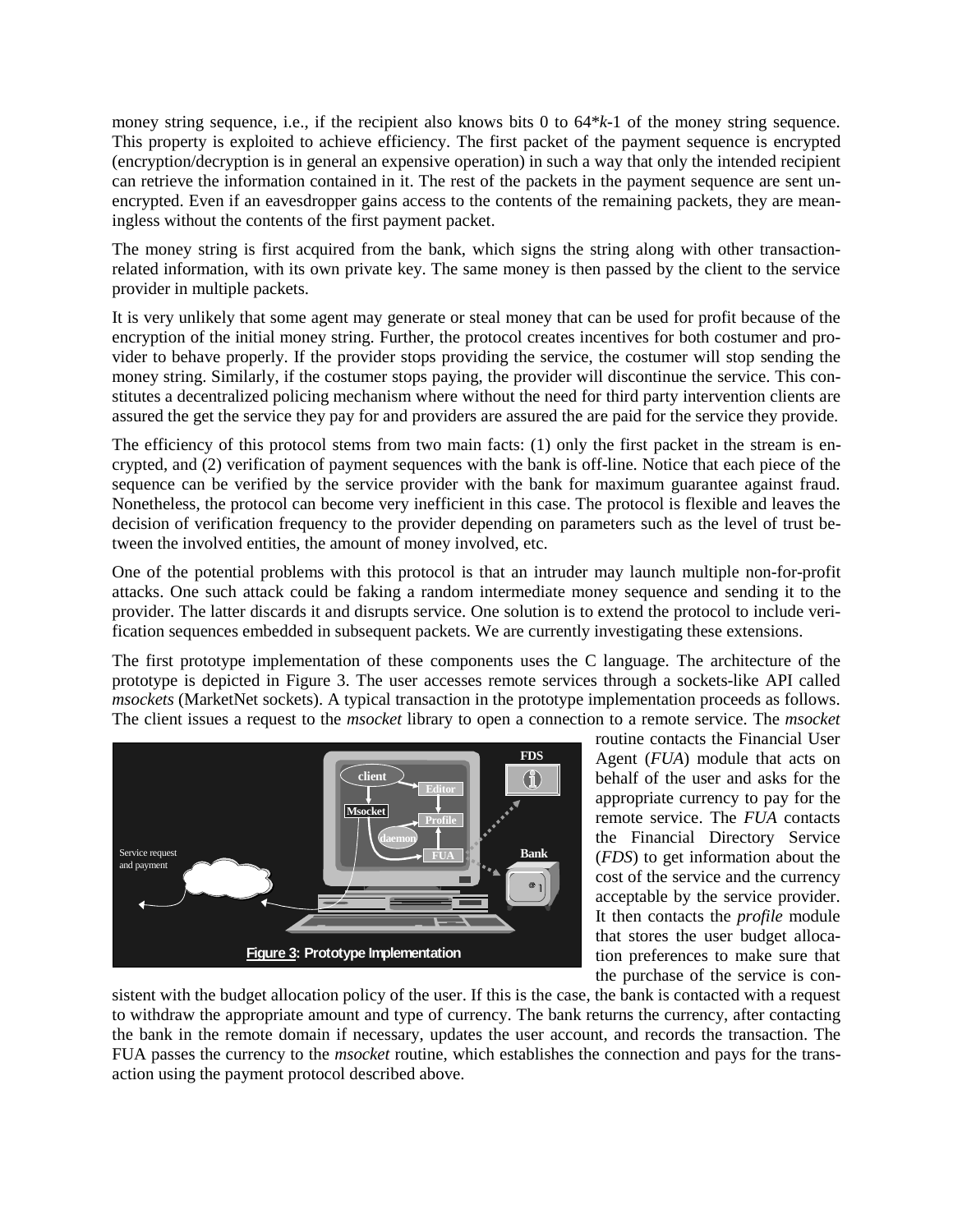#### **4.2 Currency Issues**

Currency in MarketNet may generate interesting situations that must be avoided. This section concentrates on two important ones: (1) dangers related to the power of wealth, and (2) instability of future allocations and prices.

As discussed earlier the concentration of wealth imposes a potential attack threat, since this wealth can be used to launch attacks. MarketNet develops mechanisms to eliminate this threat. First, a limit is imposed on the amount of wealth servers may keep over time. Once a pre-defined level of wealth is achieved, servers are obliged to "donate" the excess to the domain bank. Donation in this case means that the bank or some independent agency in the domain can moderate the use of the revenue. The rich agent can continue to increase its wealth. This wealth is safely stored with the bank and can be used to purchase resources. The bank will moderate its use to guarantee that it will not impose a threat on the security of the system.

There are two techniques that MarketNet can use to enforce donations. The first is to simply implement it in the server developer. This technique may be too vulnerable to mistakes or intentional misbehaviors. Another approach is to wrap the server APIs with special MarketNet APIs that can book-keep information on the server transactions. When the wealth at the server goes beyond a given threshold, the APIs will demand donation of excess wealth.

The second challenge is how to allocate resources and how to cope with large price fluctuations. For example, an agent needs to provide Web page access to multiple clients. It needs to allocate multiple resources, including bandwidth at all intermediate links. Let us assume that bandwidth is to be allocated in links  $L_1$ ,  $L_2$ , and  $L_3$ . The provider acquires bandwidth in link  $L_1$  and then proceeds to buy bandwidth for  $L<sub>2</sub>$ . At this point  $L<sub>2</sub>$  is overloaded and the provider cannot offer the service. What should be done with the previously purchased bandwidth at  $L_1$ ? Price fluctuations complicate the problem further. For example, assume that  $L_2$  has enough bandwidth available but the provider may not afford it at the offered price. Finally, prices may change from the time they are advertised to the time they are purchased.

This difficult problem is being investigated in the context of MarketNet. We sketch one of the main approaches under investigation. Resources can be marketed as shares of some company. The share prices fluctuate according to the rules of supply and demand. Both share availability of and price fluctuations make life difficult for consumers.

Instruments similar to those available in financial markets (e.g., forwards, options, etc.) can help to create stability in the system ([3]). Options can guarantee that the holder will be able to purchase the shares at a given date for a give price. In the previous example, the consumer would have guarantees that she can buy bandwidth at the three links for a pre-defined price. Consequently, she may operate in a more predictable and stable environment. Additionally, if the consumer consolidates services for latter selling, she may create stable prices for her products.

We are investigating how these instruments should be priced, and exactly in what context they work. For example, the classic approach to price options is the Black-Scholes formula. The context of MarketNet may require investigations of alternative pricing strategies. For example, in some instances it may be enough to guarantee resource availability for a future time at any future market price. Alternatively, it may be enough to guarantee some amount of resources at a pre-set price.

#### **5. Bounds on attack power**

Money is synonymous with attack power in MarketNet. It is important to quantify precisely what is the attack power of an agent or domain. In the case of a particular agent such as a server, its accumulated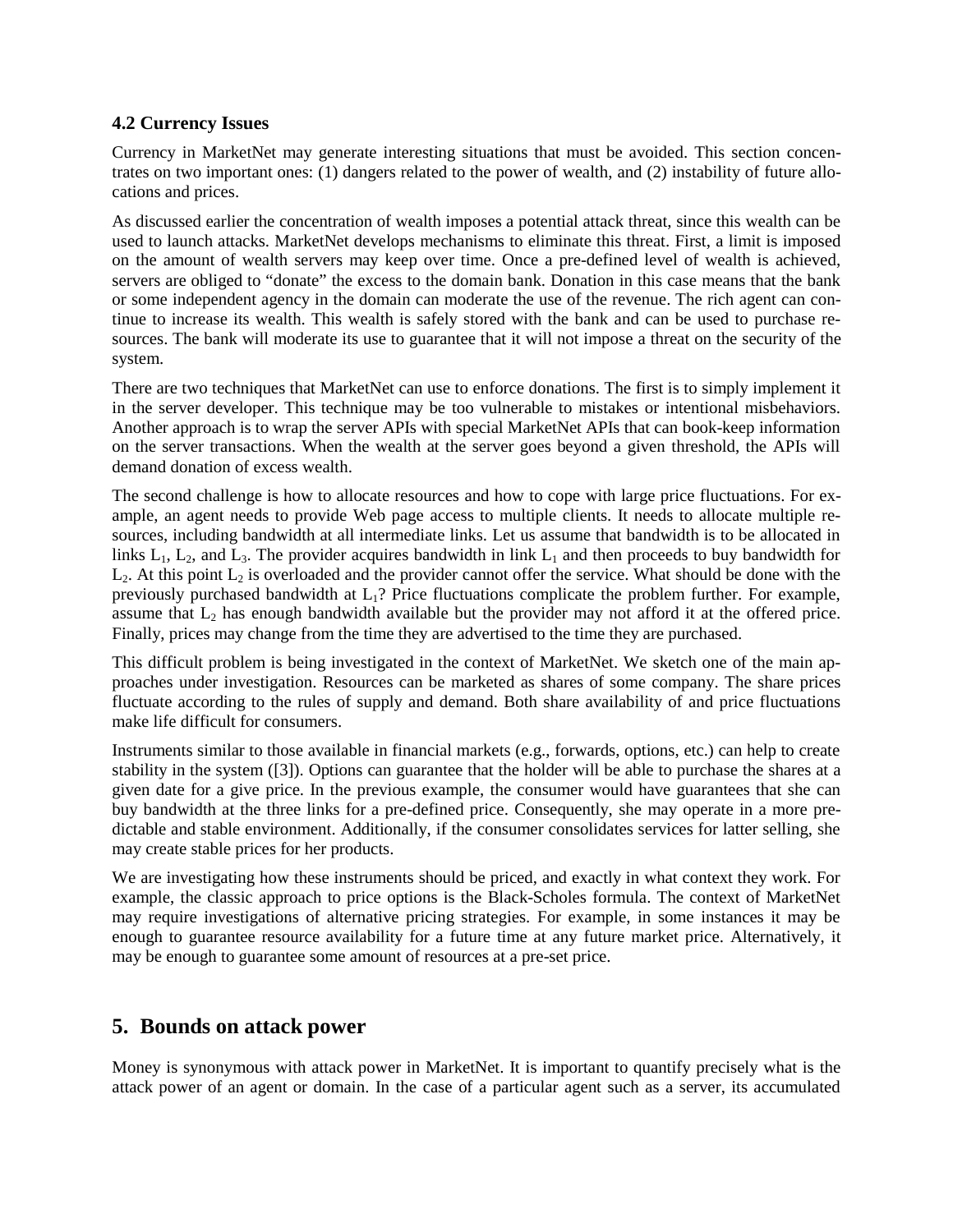wealth represents its power of attack. A domain policy may force donation of excesss wealth as discussed in the previous section. This section quantifies the attack power of a domain.

The attack power of a domain is the sum of two components: (1) surplus in the trade balance with other domains and (2) domain wealth. The trade balance is the difference between the in flowing money to the domain and the out flowing money to other domains. The domain wealth is the summation of these differences from the time the domain started up to the current time. Both measures are a function of the revenues that services offered by the domain can generate and the number of costumers they attract.

What can one do to bound the attack? Domain policies can enforce the bounds on trade flows and consequently limit the accumulation of wealth. For example, one may force a domain to always balance in flow and out flow. Ideally, a zero trade balance will force domains to not accumulate wealth. Another policy could be that the domain must convert excess wealth in some special currency where the transaction is logged. For example, a domain may be forced to convert revenues to dollars.

Another protection is the price mechanism in MarketNet. Attacks to resources will increase the demands for services and consequently increase prices. Eventually the domain budget finishes and the attack is contained.

Let us now consider the situation when a domain launches an attack to some other domain. It may operate according to the domain policies but still attack. It may change its patterns of expenditure so that it balances its trade, but the out flow of money is directed to attack. In this case, the power to attack is really a function of the domain wealth plus the revenues its resources may generate. This situation can only be contained issuing an embargo against the domain that will discourage or forbid other domains from acquiring resources that belong to the malicious domain. Such decisions may be issued by the central bank.

# **6. An Example: The Worm Attack**

In this section we take as an attack example the famous "worm attack" ([9]) and show how MarketNet would have reacted to it. The purpose of the worm was to spread itself, i.e., to break into systems, install and locally run itself. To achieve this goal it exploited flaws in utility programs based on BSD-derived versions of Unix. The worm program eventually spread itself to thousands of machines around the Internet, and disrupted normal activities and Internet connectivity for many days. The disruption was caused by the worm's heavy use of system resources in order to break to other systems. The worm was not destructive in nature, i.e., it did not delete user files or try to cause other such disruptions, but it has to be noticed that if its intention were to do so, nothing would have prevented it.

The worm spread using three techniques:

- 1. Exploiting a bug in the *gets* standard C I/O library used by the finger daemon (*fingerd*). The *gets* call takes input to a buffer without doing any bounds checking. The worm would overran the buffer and rewrite the stack frame, allowing it to gain control in the target machine and install and execute itself locally.
- 2. Using the *debug* option in *sendmail* servicing the SMTP port. This feature enables testers to run programs on remote machines to display the state of the remote mail system without sending mail or establishing a login connection.
- 3. Guessing passwords and exploiting trust between hosts. Once present in a system the worm would try to guess user passwords, break into their accounts and exploit trust between hosts (e.g., hosts found in /etc/hosts.equiv and /.rhosts) to remotely execute into those systems as well. Password guessing is a computationally very intensive operation using a big portion of the system resources.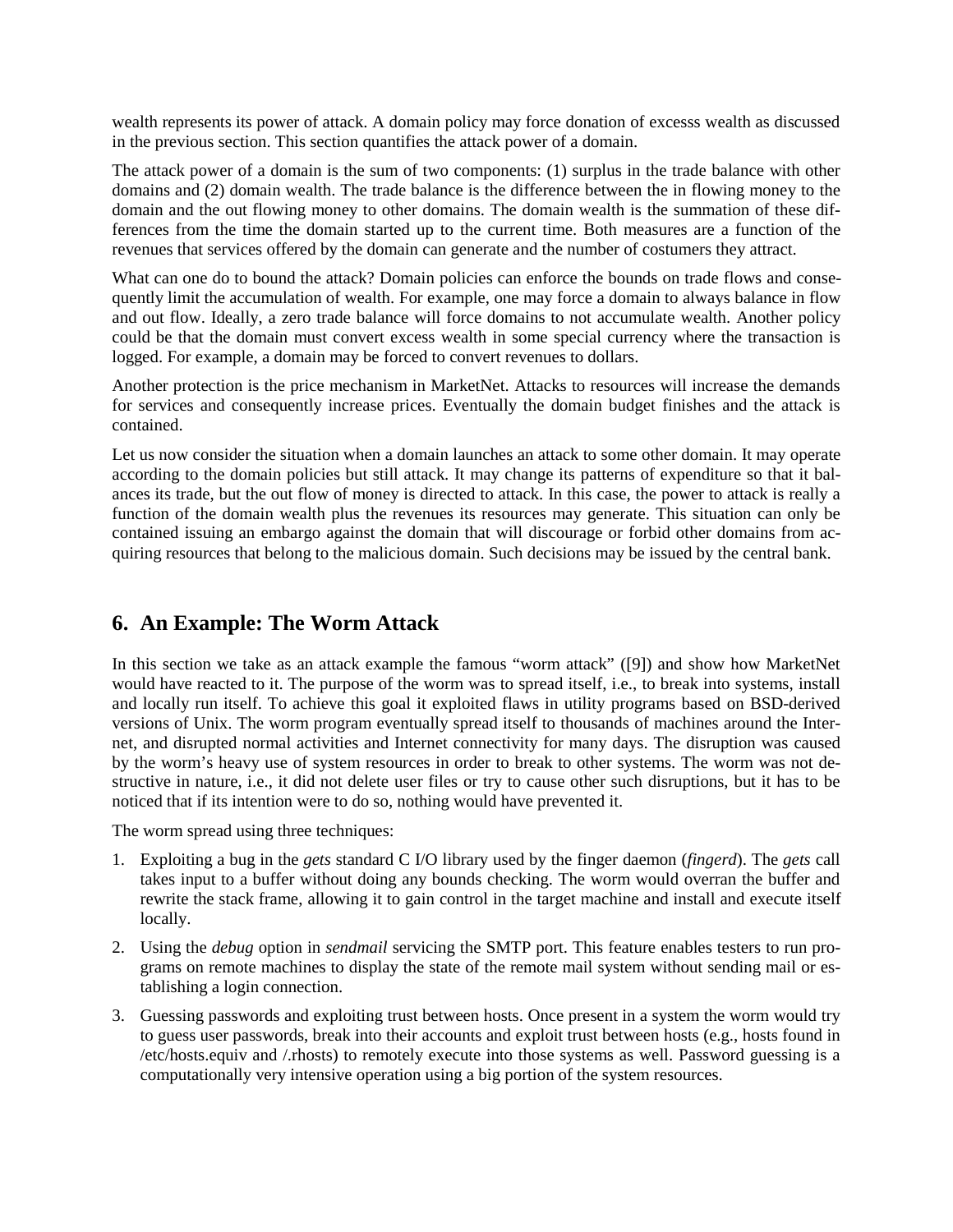Using any of the above methods, the worm would successfully spread without leaving any trace of where it came from.

MarketNet can protect against several features of worm-like attacks:

- 1. The prospective attacker would have to pay to use *sendmail* or *fingerd*, leaving an unforgeable trace of the originator of the attack.
- 2. Using system resources is not free. To perform password guessing the process would involve heavy system resource utilization. Monitoring of the budget usage at the conquered account domain would soon trigger alarms due to the unusual behavior. Furthermore, the amount of damage (e.g., overloading system resources) the process can achieve is limited by the budget available to it. Notice that we make a worst-case assumption, namely that the intruder manages to use the budget available to the account for using the system resources. Mechanisms to impose restrictions on the budget available to processes are currently under investigation in MarketNet.

MarketNet protects systems without eliminating software bugs. It assumes that software bugs are always very likely to exist and creates a layer of protection that is independent of the correctness of software.

The worm attack is one of the most difficult attacks to handle and shows some of the limitations of MarketNet. These limitations are not particular to MarketNet. The limitations under consideration stem form the fact that software implementation bugs may allow intruders to impersonate legal users of systems and therefore gain the same privileges the legal user would have. We are currently investigating how Market-Net can efficiently react in the following scenarios:

Assume that the worm had destructive intentions. Budget enforcement along with usage monitoring in MarketNet would limit the scope and the extent of the damage. We are currently investigating price discrimination techniques that may be able to limit such attacks by making resources very expensive when the process does not normally use it. For example, deletion of files would be very expensive for unknown processes, which will not have enough money for the attack.

In a worm-like attack, the attacker manages to impersonate the owner of an account. Even when this happens, it should not be equivalent to getting hold of the budget of the conquered account. One of the mechanisms to break this equivalence is usage monitoring. Abnormal access patterns can be restricted providing adjustable limits on the amount of damage a malicious or faulty processes can cause. A second mechanism under investigation is the separation of budgets available on a per process or per task basis. The tradeoff in this case is protection level vs. ease of use of the system.

# **7. Conclusions**

Market-based technologies can provide an effective solution to the protection of information systems. MarketNet develops unified, systematic market-based technologies to provide scalable and tunable access control for large multi-domain networked systems. These technologies enable unified monitoring and correlated analysis of resource access to detect intrusion attacks, isolate the sources of attacks and respond quickly to control its damages. MarketNet develops mechanisms to protect critical network services, based on their quantifiable value to users, and assure their continuous availability through failures or attacks based on user's priority.

In summary, some of the key ideas in MarketNet are the following:

• Currency is used to provide unified, scaleable, resource-independent access control to resources and services and account for their use.